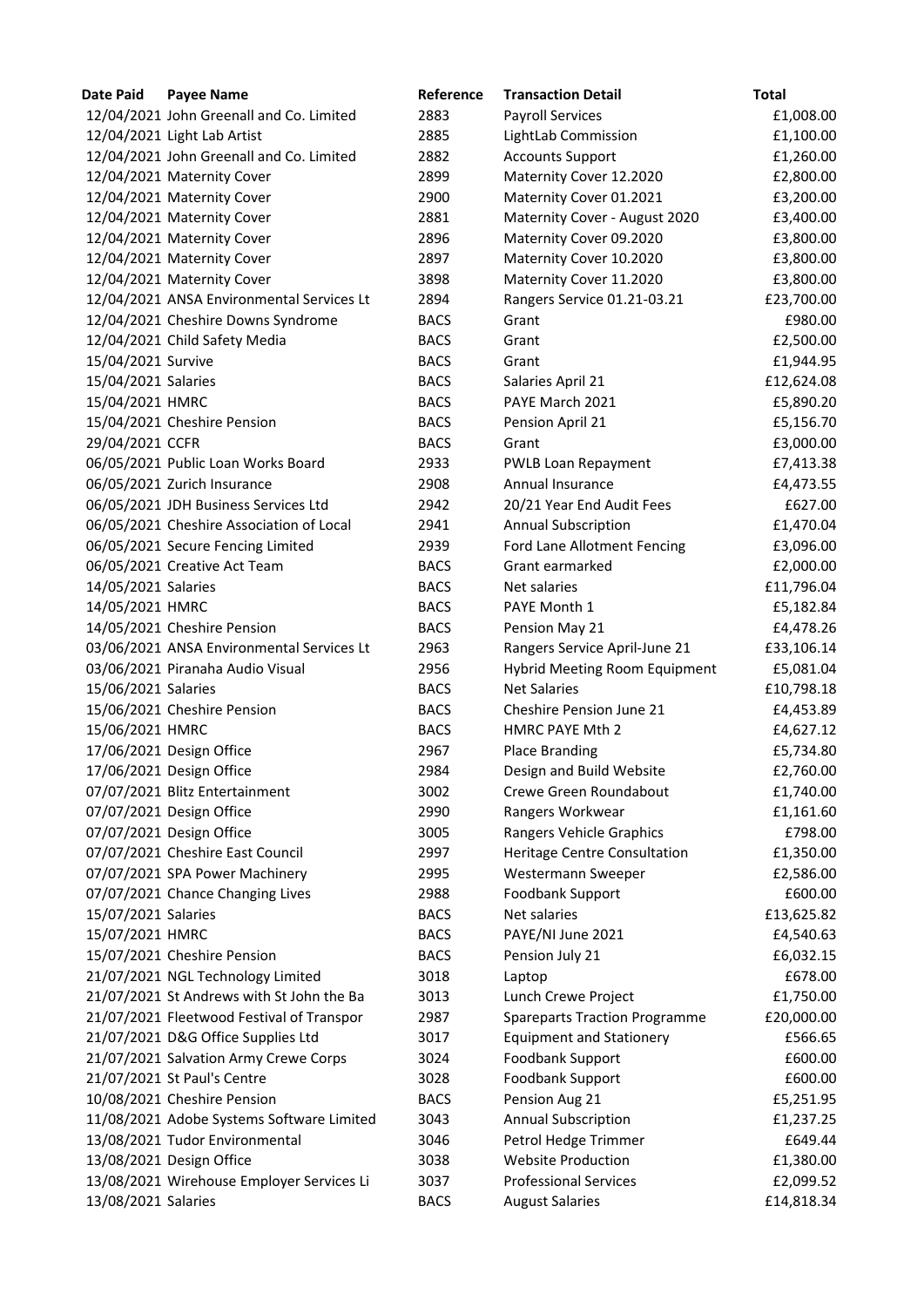| 13/08/2021 HMRC         |                                           | <b>BACS</b> | <b>July PAYE</b>                     | £6,324.51  |
|-------------------------|-------------------------------------------|-------------|--------------------------------------|------------|
|                         | 02/09/2021 Brighter Bills Limited         | 3063        | Telephones & broadband               | £719.69    |
|                         | 02/09/2021 John McBride Trust             | 3064        | Dividend Payemt                      | £817.43    |
|                         | 02/09/2021 Wishing Well Project           | 3059        | Friendship Group SLA                 | £1,560.00  |
|                         | 02/09/2021 Design Office                  | 3068        | Hoardings design photos              | £1,949.94  |
|                         | 02/09/2021 Wishing Well Project           | 3058        | Wellbeing walks SLA                  | £1,980.00  |
|                         | 02/09/2021 Inner Trust CIC                | 3053        | GRANT 2021/3053/Inner Trust CI       | £2,485.49  |
|                         | 02/09/2021 ANSA Environmental Services Lt | 3062        | Ranger Services Qtr 2                | £33,106.14 |
|                         | 15/09/2021 Cheshire Pension               | <b>BACS</b> | Pension Sep 2021                     | £5,571.53  |
| 15/09/2021 HMRC         |                                           | <b>BACS</b> | PAYE Aug 21                          | £5,460.92  |
| 15/09/2021 Salaries     |                                           | <b>BACS</b> | Net salaries Sep 21                  | £13,503.35 |
|                         | 20/09/2021 Design Office                  | 3074        | Design for Hoardings                 | £2,265.60  |
|                         | 20/09/2021 PKF Littlejohn LLP             | 3081        | External Audit Fees 2020/21          | £2,400.00  |
| 20/09/2021 Blain Boland |                                           | 3094        | Conveyancing advice                  | £708.00    |
|                         | 20/09/2021 Willow Productions             | 3073        | Trea of Light Stars                  | £690.00    |
|                         | 20/09/2021 NGL Technology Limited         | 3078        | New starter laptop                   | £708.00    |
| 06/10/2021 Blain Boland |                                           | 3109        | <b>Community Enf Off SLA</b>         | £690.00    |
|                         | 06/10/2021 Rialtas Business Solutions Ltd | 3106        | Accounts software licence            | £979.20    |
|                         | 06/10/2021 ANSA Environmental Services Lt | 3095        | Town Centre spraying 2021            | £1,066.64  |
|                         | 06/10/2021 Cheshire East Council          | 3097        | Annual CCTV Contract for Crewe       | £38,592.00 |
| 15/10/2021 Salaries     |                                           | <b>BACS</b> | Net salaries                         | £11,990.84 |
|                         | 15/10/2021 Cheshire Pension               | <b>BACS</b> | Pension Oct 21                       | £4,927.46  |
| 15/10/2021 HMRC         |                                           | <b>BACS</b> | PAYE month 6                         | £5,753.06  |
|                         | 02/11/2021 Friends of Leisure             | 3133        | Saturday Club Activities Grant       | £1,520.57  |
|                         | 02/11/2021 SOUTH CHESHIRE CONCERT BAND    | 3136        | Purchase of Bass Clarinet            | £1,700.00  |
|                         | 02/11/2021 South Cheshire Youth League    | 3137        | Youth Football League in Crewe       | £1,960.00  |
|                         | 02/11/2021 Community of Sport (Community  | 3132        | Holiday Enrichment Clubs Grant       | £2,485.00  |
|                         | 02/11/2021 Child Safety Media             | 3131        | <b>Crucial Crewe Project Grant</b>   | £2,500.00  |
|                         | 02/11/2021 Thrive Cheshire                | 3138        | THriving in Crewe Grant              | £2,500.00  |
|                         | 02/11/2021 Iris Resource Centre           | 3134        | COVID recovery project               | £2,500.00  |
| 02/11/2021 Pure Insight |                                           | 3135        | <b>Supporting Crewe Care Leavers</b> | £2,500.00  |
|                         | 08/11/2021 Public Loan Works Board        | 3111        | PWB Loan repayment                   | £7,334.54  |
|                         | 12/11/2021 UK Point of Sale Group Ltd     | 3161        | A Boards for display info            | £626.76    |
| 15/11/2021 Motherwell   |                                           | 3151        | It's Good to Talk grant              | £1,850.00  |
|                         | 15/11/2021 Parkinsons UK Crewe and Distri | 3152        | Hope and Beams Grant                 | £2,500.00  |
| 15/11/2021 Salaries     |                                           | <b>BACS</b> | Salaries Nov 21                      | £11,991.43 |
|                         | 15/11/2021 Cheshire Pension               | <b>BACS</b> | Pension Nov 21                       | £4,927.46  |
| 15/11/2021 HMRC         |                                           | <b>BACS</b> | PAYE November 21                     | £5,029.37  |
|                         | 23/11/2021 Face It Face Painting          | 3172        | 1121RR/3172/Face It Face Paint       | £540.00    |
|                         | 23/11/2021 Staffs Solutions Group         | 3170        | Medical operatives - remembran       | £625.00    |
|                         | 23/11/2021 Amberon Limited                | 3169        | Road closure                         | £744.00    |
|                         | 23/11/2021 Drag Queen Story Hour CIC      | 3171        | Storytime Live!                      | £750.00    |
|                         | 23/11/2021 New Rig Music Ltd              | 3174/5      | Town Centre Christmas                | £864.00    |
|                         | 23/11/2021 Blitz Fireworks Ltd            | 3176        | Repairs to Christmas items           | £4,674.00  |
|                         | 23/11/2021 Fools Paradise                 | 3179        | Crewe-mas entertainment              | £14,406.00 |
|                         | 23/11/2021 ANSA Environmental Services Lt | 3168        | Floral displays                      | £30,553.92 |
|                         | 26/11/2021 Anya Szelewska                 | 06/05/3194  | Travel - video production            | £839.37    |
|                         | 26/11/2021 PH Productions Services Ltd    | 3192        | Lumen Install                        | £1,440.00  |
|                         | 26/11/2021 Plants Luxury Travel Ltd       | 3193        | Minibus travel to Durham             | £610.00    |
|                         | 07/12/2021 JDH Business Services Ltd      | 3210        | Data Protection Compliance           | £1,570.80  |
|                         | 14/12/2021 Minerva Arts                   | 3199        | <b>Xmas Craft Sessions</b>           | £1,050.00  |
|                         | 14/12/2021 Poetry Takeaway                | 3200        | Poetry Takeaway performance          | £2,220.00  |
| 14/12/2021 L Lewis      |                                           | <b>BACS</b> | Salary                               | £2,315.82  |
|                         | 15/12/2021 PH Productions Services Ltd    | 3225        | Build and derig of Chorus            | £840.00    |
|                         | 15/12/2021 Alpha Omega Security           | 3224        | Labour for Lumen event               | £4,445.28  |
|                         |                                           |             |                                      |            |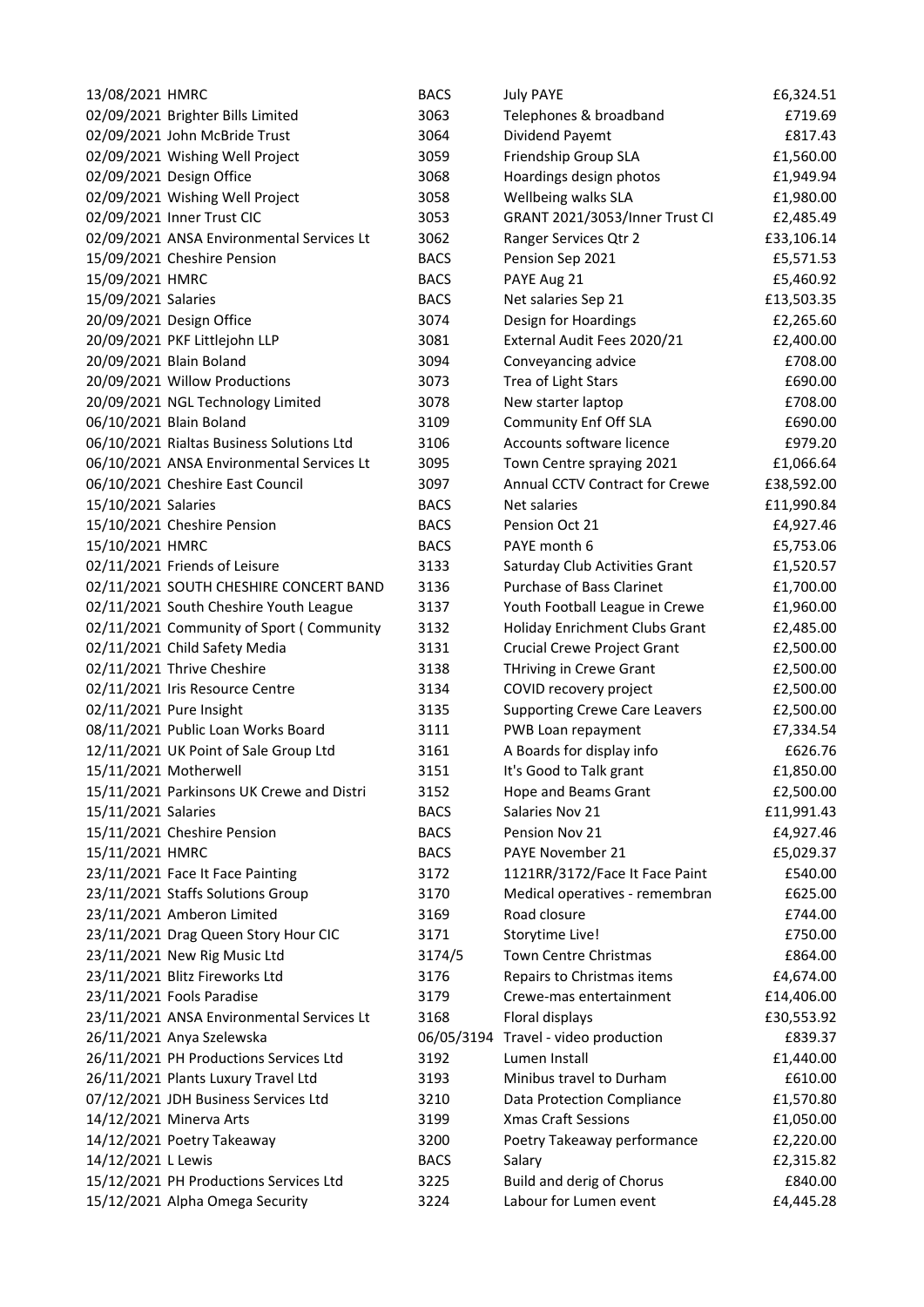|                     | 15/12/2021 St. Peter's Church             | 3227        | Service Level Agreement                | £5,009.88  |
|---------------------|-------------------------------------------|-------------|----------------------------------------|------------|
| 15/12/2021 Salaries |                                           | <b>BACS</b> | <b>Net Salaries</b>                    | £9,675.41  |
|                     | 15/12/2021 Cheshire Pension               | <b>BACS</b> | <b>Cheshire Pension</b>                | £4,927.46  |
| 15/12/2021 HMRC     |                                           | <b>BACS</b> | PAYE Nov 21                            | £5,028.78  |
|                     | 15/12/2021 Fifield Glyn Ltd               | 3208        | Service charge                         | £503.88    |
|                     | 15/12/2021 Bude Solutions                 | 3204        | Website accessibility                  | £720.00    |
|                     | 15/12/2021 Bude Solutions                 | 3205        | Policy documents to HTML               | £540.00    |
|                     | 21/12/2021 MicWire UK                     | 3240        | Choir performance                      | £500.00    |
|                     | 21/12/2021 Giant Cheese Limited           | 3238        | Cancelled performance charge           | £780.00    |
|                     | 21/12/2021 VinciWorks                     | 3246        | <b>GDPR Privacy at Work</b>            | £1,044.00  |
|                     | 21/12/2021 Alpha Omega Security           | 3234        | Hours at Lumen Event                   | £3,210.48  |
|                     | 21/12/2021 IC2 CCTV and Security Speciali | 3232        | Rapid Deployment Cameras               | £7,536.00  |
|                     | 21/12/2021 Blackpool Council              | 3235        | Second Instalment for Lumen            | £13,200.00 |
|                     | 21/12/2021 Blackpool Council              | 3236        | Third Instalment for Lumen             | £13,200.00 |
|                     | 13/01/2022 Absolute Commercial Limited    | 3259        | Placement of Lianne Wood               | £1,200.00  |
|                     | 13/01/2022 Blacket-Ord Conservation Engin | 3256        | <b>Christ Church Structural Asses</b>  | £1,776.00  |
|                     | 13/01/2022 Alpha Omega Security           | 3234        | Labour for Lumen                       | £3,210.48  |
|                     | 13/01/2022 ANSA Environmental Services Lt | 3262        | Ranger Service                         | £33,106.14 |
| 14/01/2022 Salaries |                                           | <b>BACS</b> | Net Salaries Jan 22                    | £13,147.35 |
| 14/01/2022 HMRC     |                                           | <b>BACS</b> | PAYE December 21                       | £5,028.98  |
|                     | 14/01/2022 Cheshire Pension               | <b>BACS</b> | Pension Jan 22                         | £5,310.72  |
|                     | 27/01/2022 Brighter Bills Limited         | 3273        | <b>Telephone Bills</b>                 | £532.81    |
|                     | 27/01/2022 JG Creative Communications Ltd | 3267        | <b>Lumen Posters</b>                   | £549.72    |
|                     | 27/01/2022 Central Cheshire Buddy Scheme  | 3283        | <b>Cheshire Buddies Grant</b>          | £1,260.00  |
|                     | 27/01/2022 Hope Cafe Drop In              | 3282        | Hope Cafe Drop In Grant                | £2,500.00  |
|                     | 27/01/2022 Blackpool Council              | 3277        | Lumen Art Installations                | £4,500.00  |
|                     | 27/01/2022 Blackpool Council              | 3276        | Lumen Art Installations                | £11,561.86 |
|                     | 27/01/2022 Staffs Solutions Group         | 3266        | <b>Lumen Medical Operatives</b>        | £870.00    |
|                     | 09/02/2022 Motherwell                     | 3307        | See It Be It Grant                     | £500.00    |
|                     | 09/02/2022 D&G Office Supplies Ltd        | 3293-3302   | Hand towels/stationery                 | £1,103.53  |
|                     | 09/02/2022 Imperative Training Ltd - Defi | 3304        | Defibrilators                          | £9,498.00  |
|                     | 09/02/2022 Cheshire East Council          | 3305        | <b>Grant Agreement - Cleaner Crewe</b> | £31,200.00 |
|                     | 09/02/2022 Cheshire East Council          | 3287        | West Ward By Election                  | £9,562.24  |
| 15/02/2022 Salaries |                                           | <b>BACS</b> | Net salaries                           |            |
| 15/02/2022 HMRC     |                                           | <b>BACS</b> | HMRC - PAYE Jan 22                     | £13,140.14 |
|                     |                                           |             |                                        | £5,227.26  |
|                     | 15/02/2022 Cheshire Pension               | <b>BACS</b> | Pension Feb 22                         | £5,310.72  |
|                     | 01/03/2022 JDH Business Services Ltd      | 3309        | Internal Audit 2021/22                 | £540.00    |
|                     | 01/03/2022 Blitz Fireworks Ltd            | 3332        | Stage Truck Hire etc                   | £1,590.00  |
|                     | 01/03/2022 JG Creative Communications Ltd | 3326        | Lumen Art Trail Leaflet                | £1,850.40  |
|                     | 01/03/2022 Blitz Fireworks Ltd            | 3327        | Wooden compounds for Lumen             | £2,028.00  |
|                     | 01/03/2022 Blitz Fireworks Ltd            | 3325        | Remembrance Day Hire                   | £2,070.00  |
|                     | 01/03/2022 ANSA Environmental Services Lt | 3331        | Verdun Oak Board contribution          | £2,187.00  |
|                     | 01/03/2022 Blitz Fireworks Ltd            | 3328        | Generators etc hire for Lumen          | £4,849.68  |
|                     | 01/03/2022 ANSA Environmental Services Lt | 3323        | Ranger Service                         | £23,820.24 |
|                     | 01/03/2022 ANSA Environmental Services Lt | 3318        | PLay Equipment Lansdowne Road          | £42,297.00 |
|                     | 02/03/2022 Headland Design Associates     | 3330        | Crewe local list consultation          | £1,800.00  |
| 02/03/2022 Orbitas  |                                           | 3333        | <b>COVID Memorial Garden</b>           | £4,800.00  |
|                     | 02/03/2022 Blitz Fireworks Ltd            | 3329        | Christmas Lights                       | £56,418.00 |
|                     | 14/03/2022 Amberol Limited                | 3352        | Hanging baskets                        | £932.30    |
|                     | 14/03/2022 Francesca Chinnery Consultancy | 3348        | <b>Digital Learning Resources</b>      | £1,000.00  |
|                     | 14/03/2022 Francesca Chinnery Consultancy | 3349        | <b>Digital Learning Resources 2</b>    | £1,000.00  |
|                     | 14/03/2022 Blitz Fireworks Ltd            | 3346        | Christmas Lights Inspection            | £1,080.00  |
|                     | 14/03/2022 Dingle Nurseries Ltd           | 3353        | <b>Amelanchier Trees</b>               | £1,140.00  |
|                     | 14/03/2022 Blacket-Ord Conservation Engin | 3347        | <b>Christ Church Assessment 2</b>      | £1,704.00  |
|                     | 14/03/2022 Blackpool Council              | 3345        | Lumen Crewe Final Inst                 | £1,800.00  |